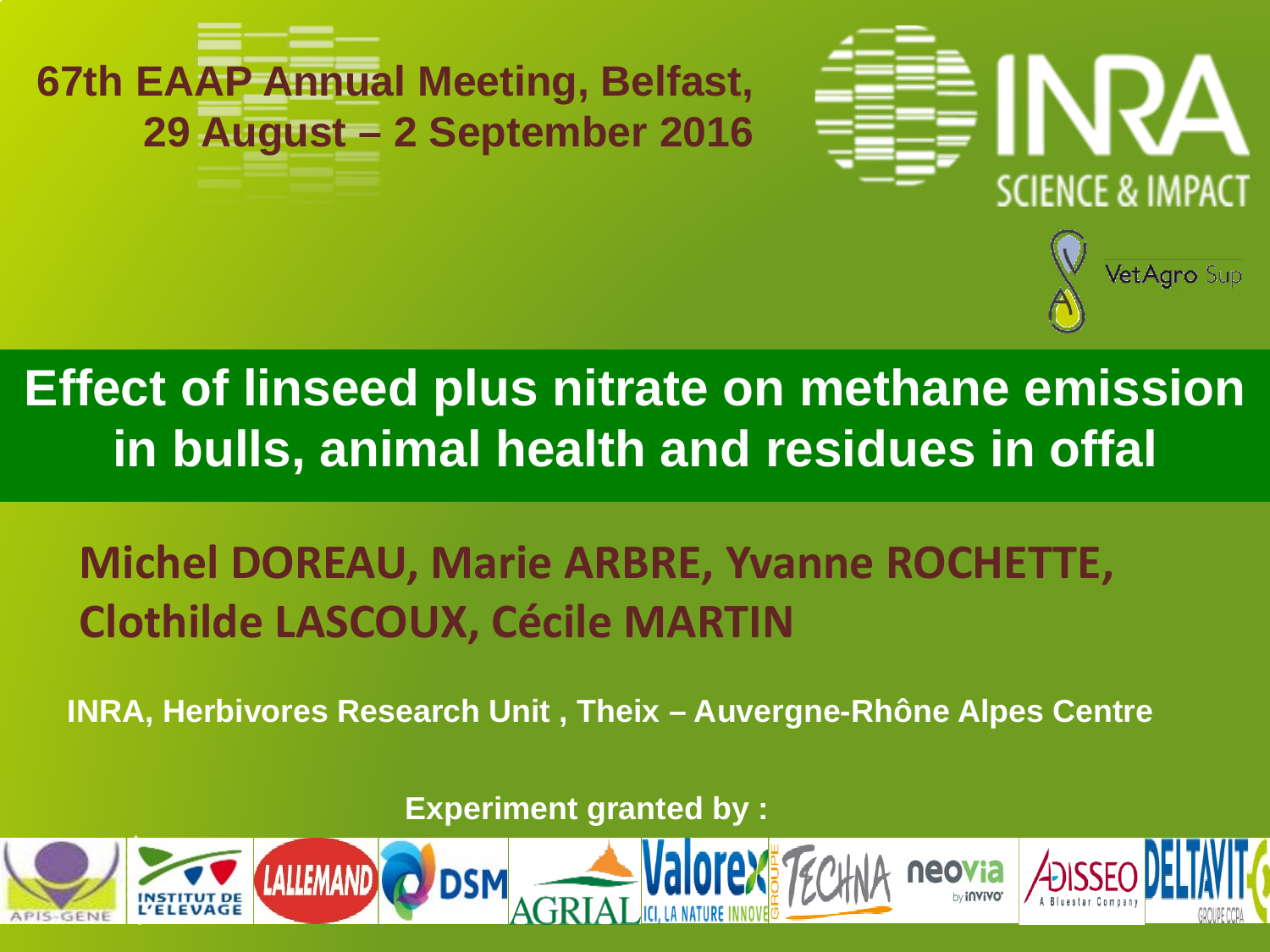



**Livestock sector accounts for 14.5% of anthropogenic greenhouse gases (GHG) emissions, and methane (CH<sub>4</sub>) represents 39% of these emissions (FAO, 2013)**

**Among dietary ways to decrease enteric methane, unsaturated lipids and nitrate as additive have proven to be efficient (Martin et al., 2010, Animal, Hristov et al., 2013, J. Anim. Sci., Lee and Beauchemin, 2014, Can. J. Anim. Sci.)** 

**Their use is possible to a large scale in farm conditions, leading to a significant abatement in CH<sub>4</sub> emissions while maintaing production and without adverse effects on other environmental issues (Doreau et al., 2014, Anim. Prod. Sci.)**

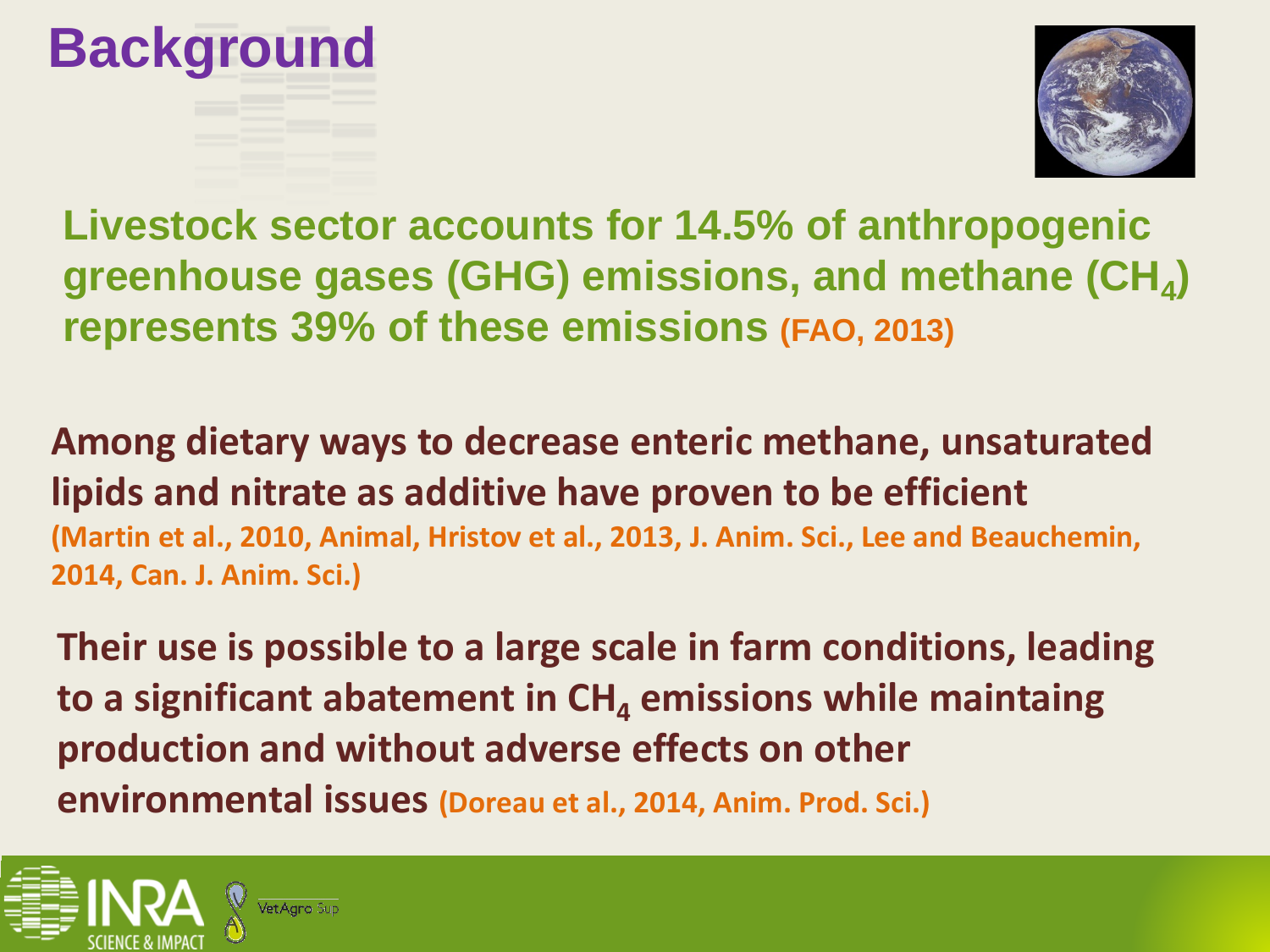## **Lipids and nitrate as mitigating agents**



**Unsaturated lipids : linseed**

- **+ Among the most efficient ways May improve product quality (omega-3)**
- **- Fails sometimes to reduce methane Expensive**
- **+ Efficient in most experiments (dietary fermentable N to be controlled)**
- **- Risk of nitrite toxicity for animals (methaemoglobinaemia) Possible residues in products**

#### **Nitrates**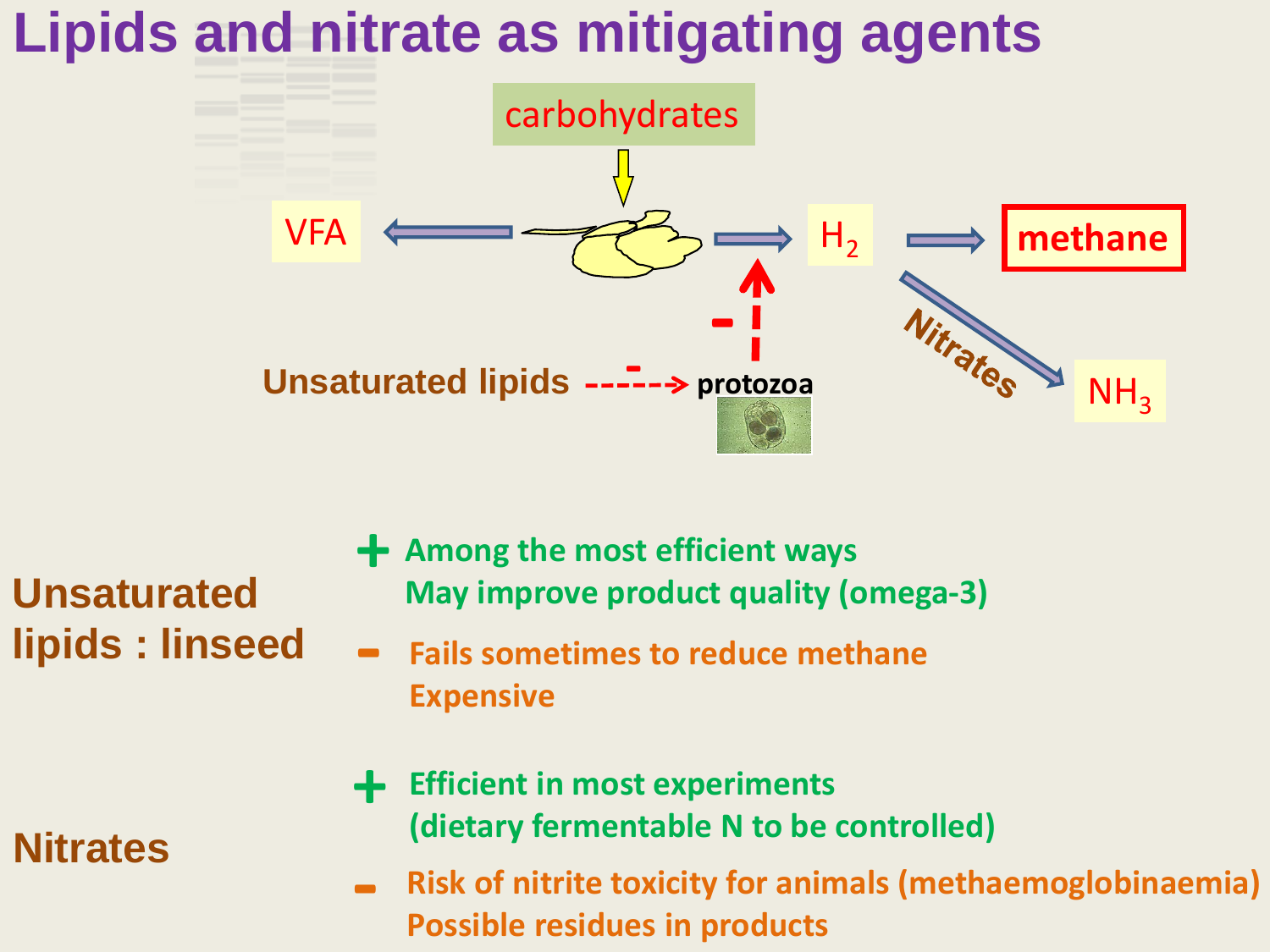

#### **Moderate mitigation to limit toxicity (nitrates) and cost (lipids)**

 **Target : 10% decrease in methane (g/kg dry matter intake)** 

#### **Association between lipids and nitrates**

 **Proven to be synergistic in dairy cows (Guyader et al., 2015, J. Anim. Sci.) Not yet studied for bull fattening** 



**67% haylage – 33% concentrates ad libitum Control (C) vs Linseed + Nitrate (LN) + 1.9% FA from linseed and 1% nitrate in the diet**

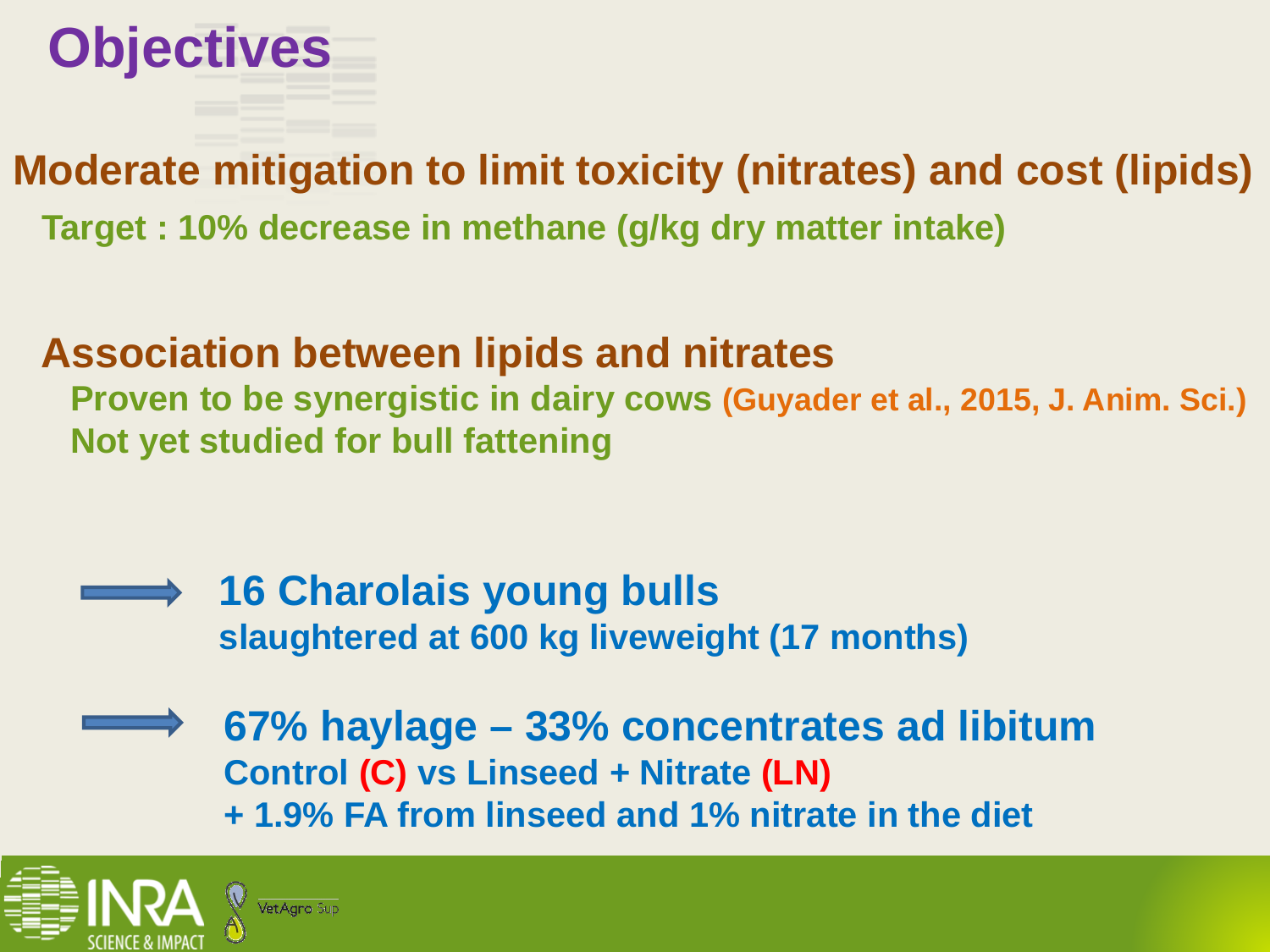

**Methaemoglobinaemia (spectrophotometry) Nitrite and nitrate in tongue, rumen and liver (colorimetry)**

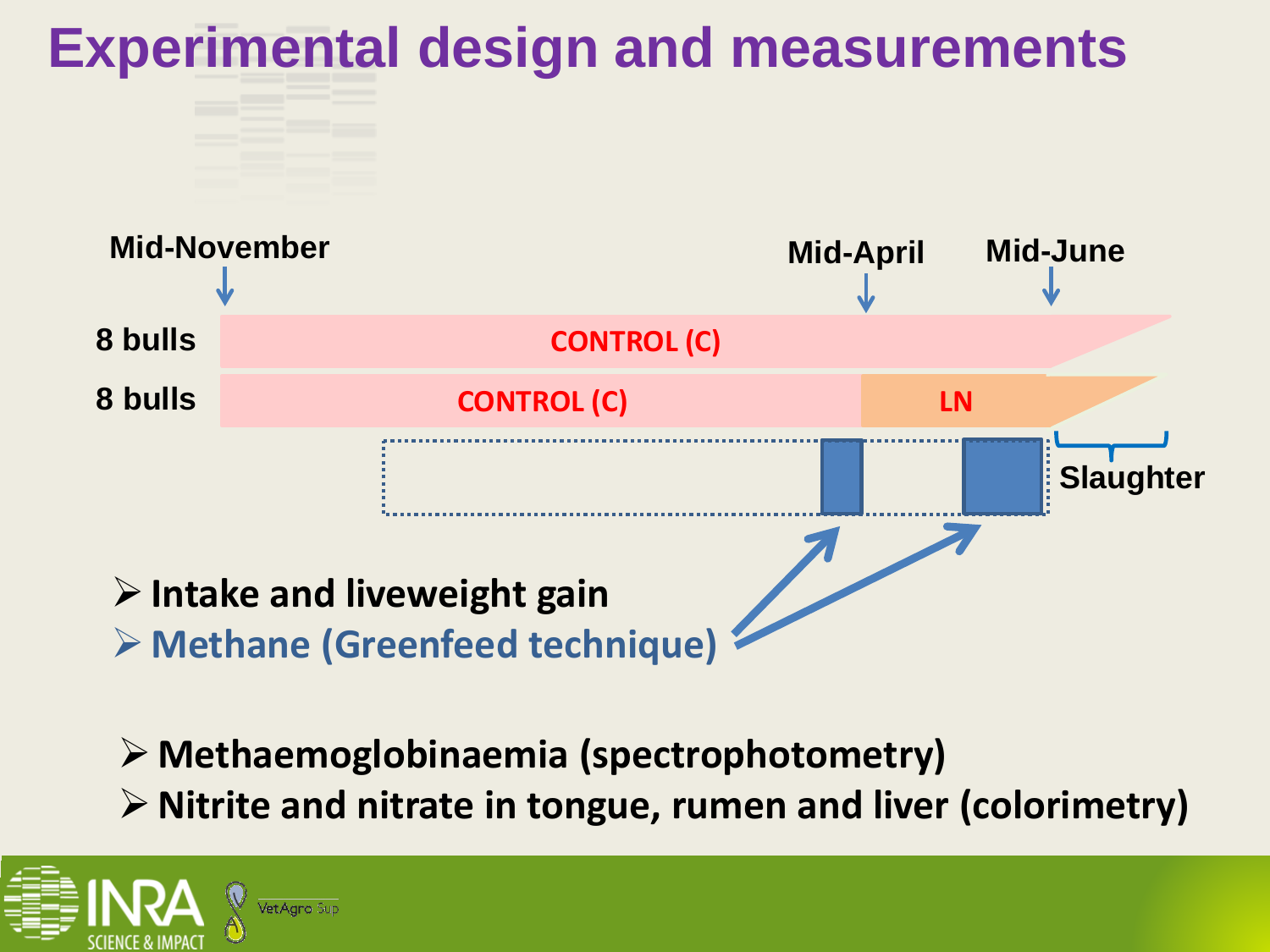### **Methane measurement technique**

### **Greenfeed (C-lock, USA) evaluated beforehand**

**(Arbre et al., 2016, Anim. Prod. Sci. and abstract in this meeting :** 

 **poster 54-08 - abstract p. 487 )**



- **1 device for 2 diets :**
- **only C concentrate in the Greenfeed for both diets**
- **expected linseed and nitrate concentrations in the diet achieved by giving in the trough a second concentrate rich in linseed and nitrate**

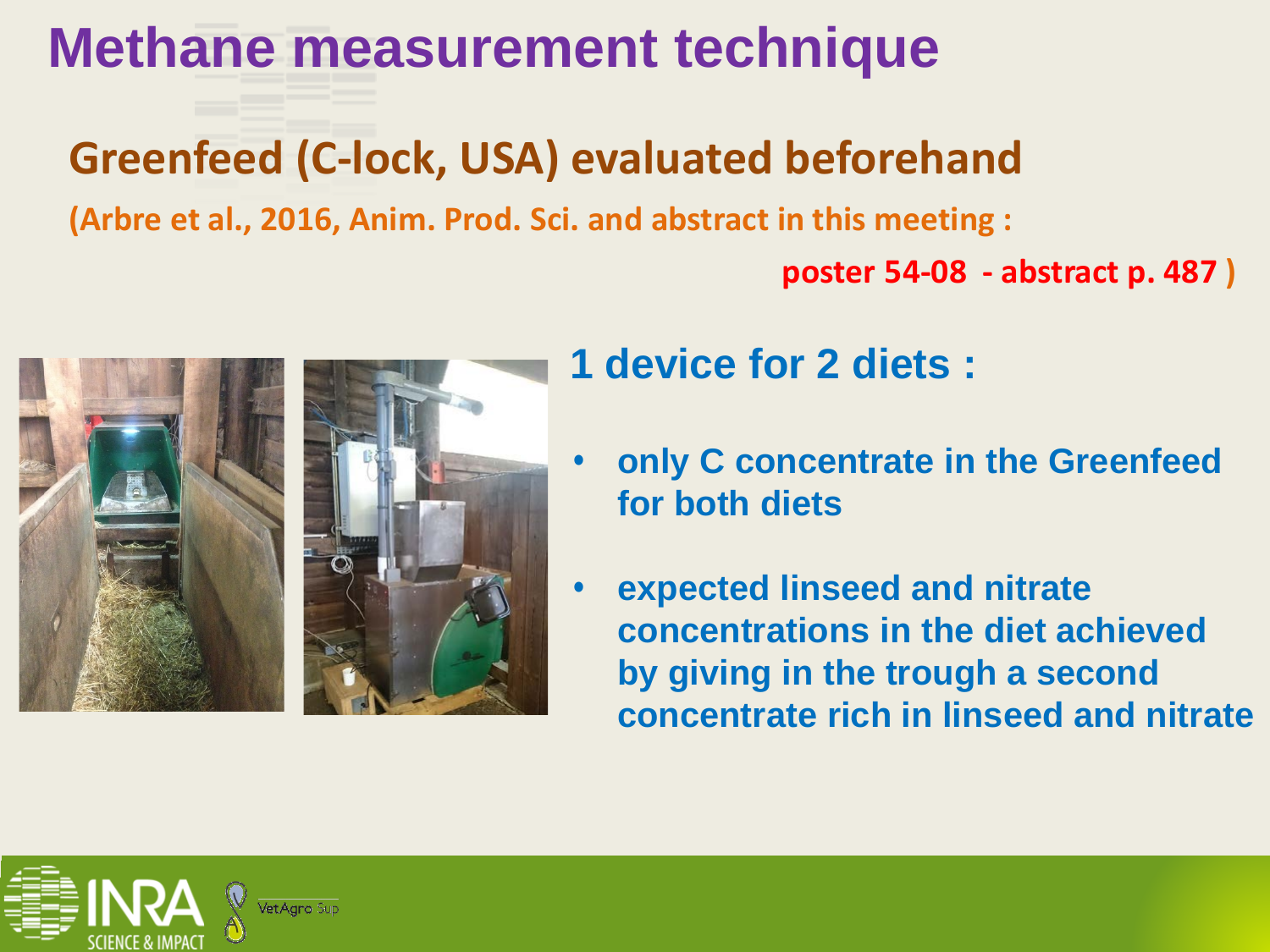# **Intake and performance**

|                       |      | LN   |      |
|-----------------------|------|------|------|
| <b>DM</b> intake      | 11.5 | 10.6 | 0.08 |
| Liveweight gain (g/d) | 1596 | 1256 | 0.01 |

- **Trend to a lower intake for LN diet due to refusals of LN concentrate resulting in a higher proportion of forages observed in a previous trial in dairy cows (Guyader et al., 2016, Animal)**
- **Negative consequence on liveweight gain**

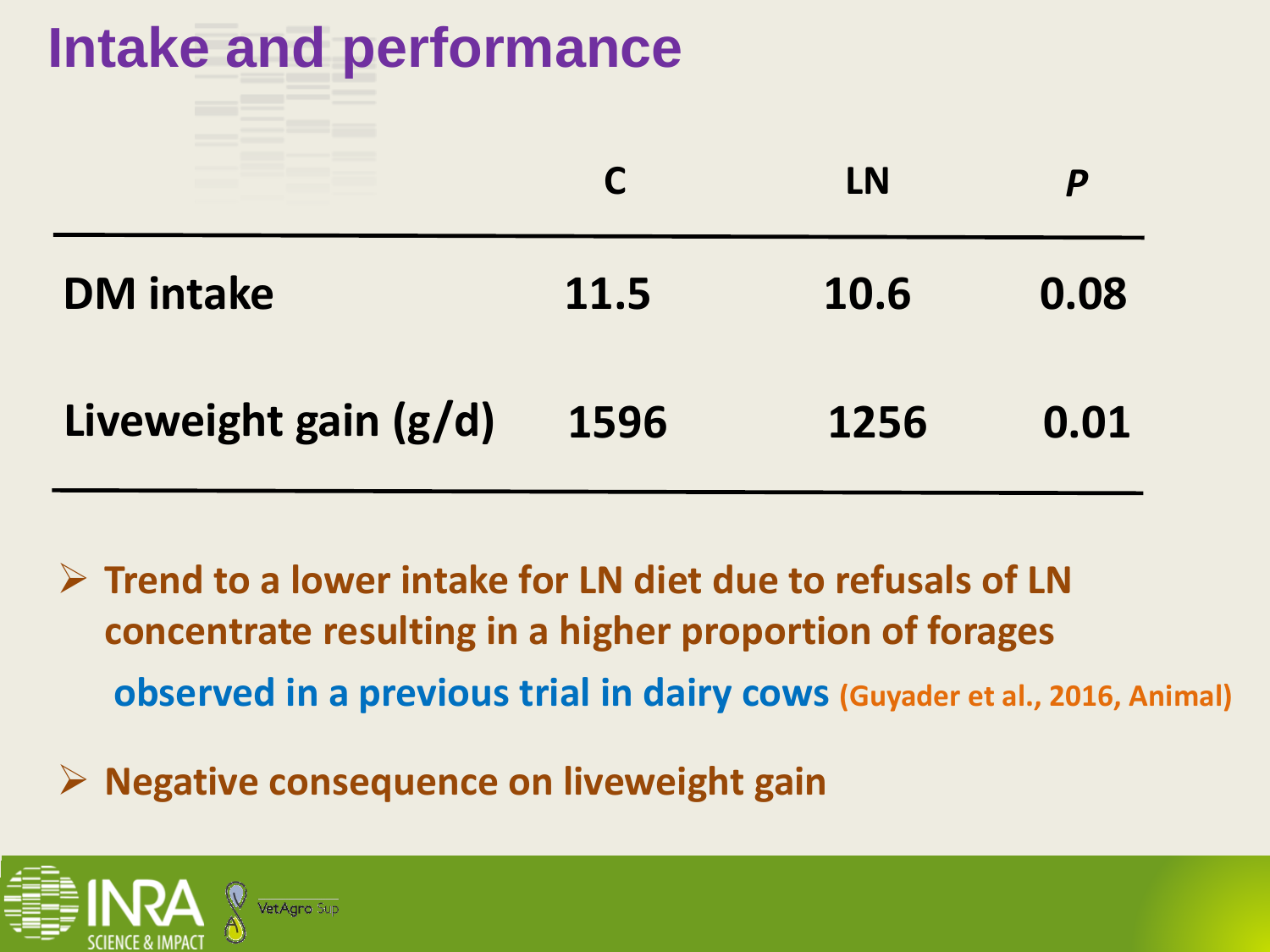## **Methane emission**

|                    |      | LN   | D      |
|--------------------|------|------|--------|
| Methane $(g/d)$    | 271  | 239  | < 0.01 |
| Methane (g/kg DMI) | 24.0 | 23.2 | 0.34   |
| Methane (g/kg LWG) | 172  | 200  | 0.18   |

 $\triangleright$  No direct effect of LN on CH<sub>4</sub> (g/kg DMI)

 **Lipid and nitrate supply are probably too low for a significant decrease in methane in our experimental conditions (8 bulls per diet)**

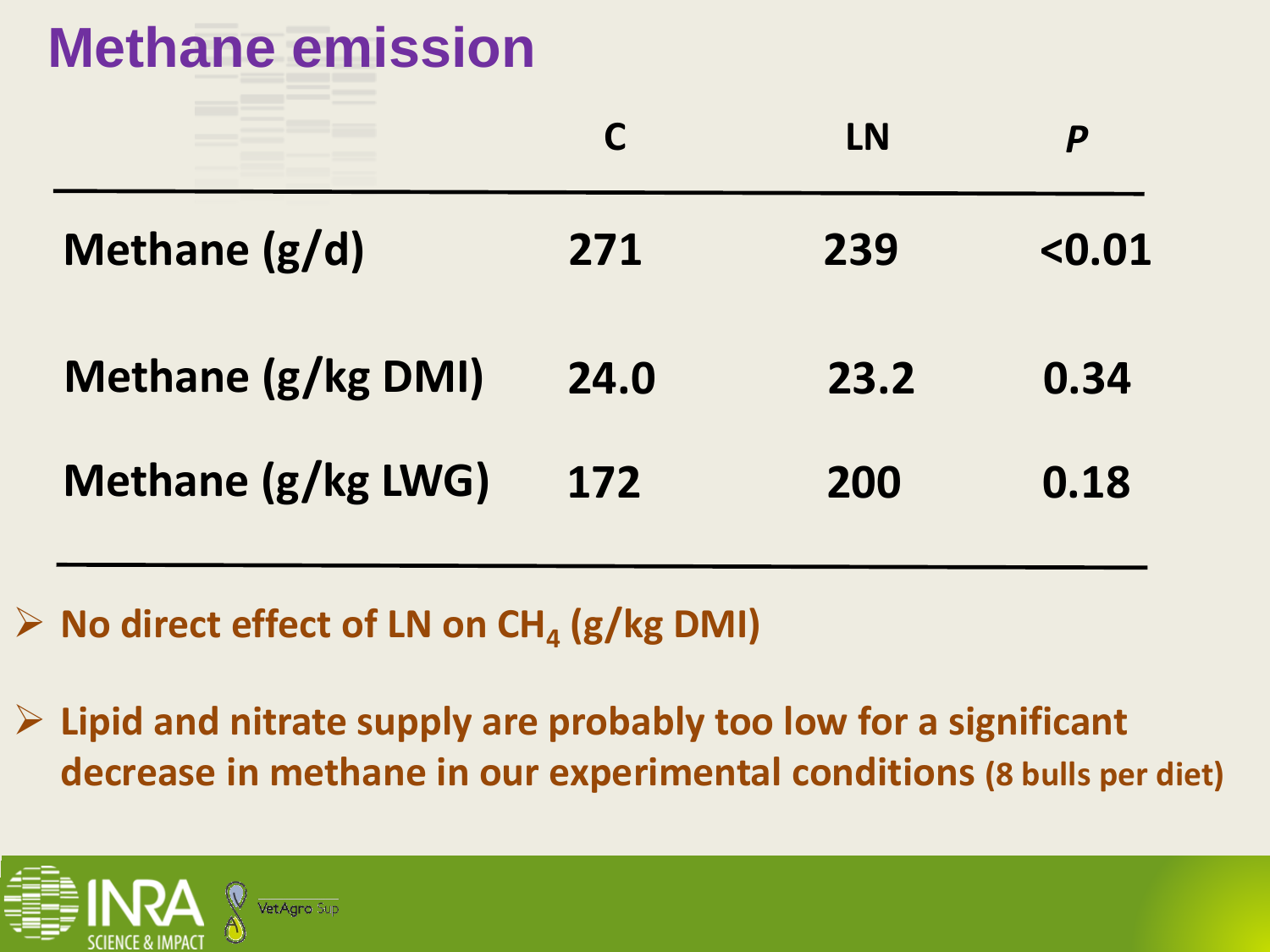## **Methaemoglobinemia**

#### **C diet: non detectable (ND) i.e. < 2 % of total Hb**

#### **LN diet: see Table below**

### **Adaptation**

| Animal                  | <b>Wk</b>   | <b>Wk</b> | <b>Wk</b>  | <b>Wk</b>               | <b>Wk</b> | <b>Wk</b> | <b>Wk</b> | <b>Wk</b> | <b>Wk</b> | <b>Wk</b> | <b>Wk</b> | <b>Wk</b> | <b>Wk</b> |
|-------------------------|-------------|-----------|------------|-------------------------|-----------|-----------|-----------|-----------|-----------|-----------|-----------|-----------|-----------|
|                         | $\mathbf 1$ | 2         | 3          | $\overline{\mathbf{4}}$ | 5         | 6         | 7         | 8         | 9         | 10        | 11        | 12        | 13        |
| $\mathbf{1}$            | <b>ND</b>   | $\sf ND$  | <b>ND</b>  | ND                      | <b>ND</b> | $\sf ND$  | <b>ND</b> | $\sf ND$  | <b>ND</b> |           |           |           |           |
| $\overline{2}$          | <b>ND</b>   | <b>ND</b> | <b>ND</b>  | ${\sf ND}$              | <b>ND</b> | <b>ND</b> | <b>ND</b> | <b>ND</b> | <b>ND</b> |           |           |           |           |
| $\overline{\mathbf{3}}$ | <b>ND</b>   | $\sf ND$  | <b>ND</b>  | 2.33                    | 4.21      | 5.56      | <b>ND</b> | $\sf ND$  | 3.60      |           |           |           |           |
| $\overline{\mathbf{4}}$ | $\sf ND$    | $\sf ND$  | ${\sf ND}$ | $\sf ND$                | ND        | $\sf ND$  | 2.23      | $\sf ND$  | <b>ND</b> |           |           |           |           |
| 5                       | <b>ND</b>   | $\sf ND$  | $\sf ND$   | <b>ND</b>               | <b>ND</b> | <b>ND</b> | <b>ND</b> | <b>ND</b> | <b>ND</b> | 3.71      |           |           |           |
| $6\phantom{1}$          | <b>ND</b>   | $\sf ND$  | ${\sf ND}$ | ${\sf ND}$              | <b>ND</b> | <b>ND</b> | <b>ND</b> | ND        | ND        | $\sf ND$  | $\sf ND$  |           |           |
| 7                       | <b>ND</b>   | $\sf ND$  | $\sf ND$   | <b>ND</b>               | <b>ND</b> | ND        | <b>ND</b> | ND        | <b>ND</b> | $\sf ND$  | ND        | $\sf ND$  |           |
| 8                       | 2.72        | $\sf ND$  | ${\sf ND}$ | $\sf ND$                | <b>ND</b> | $\sf ND$  | 4.40      | ND        | <b>ND</b> | <b>ND</b> | <b>ND</b> | <b>ND</b> | <b>ND</b> |

 **Always lower than risk threshold (30-40 %, Lee and Beauchemin, 2014) Does not depend on time since first distribution**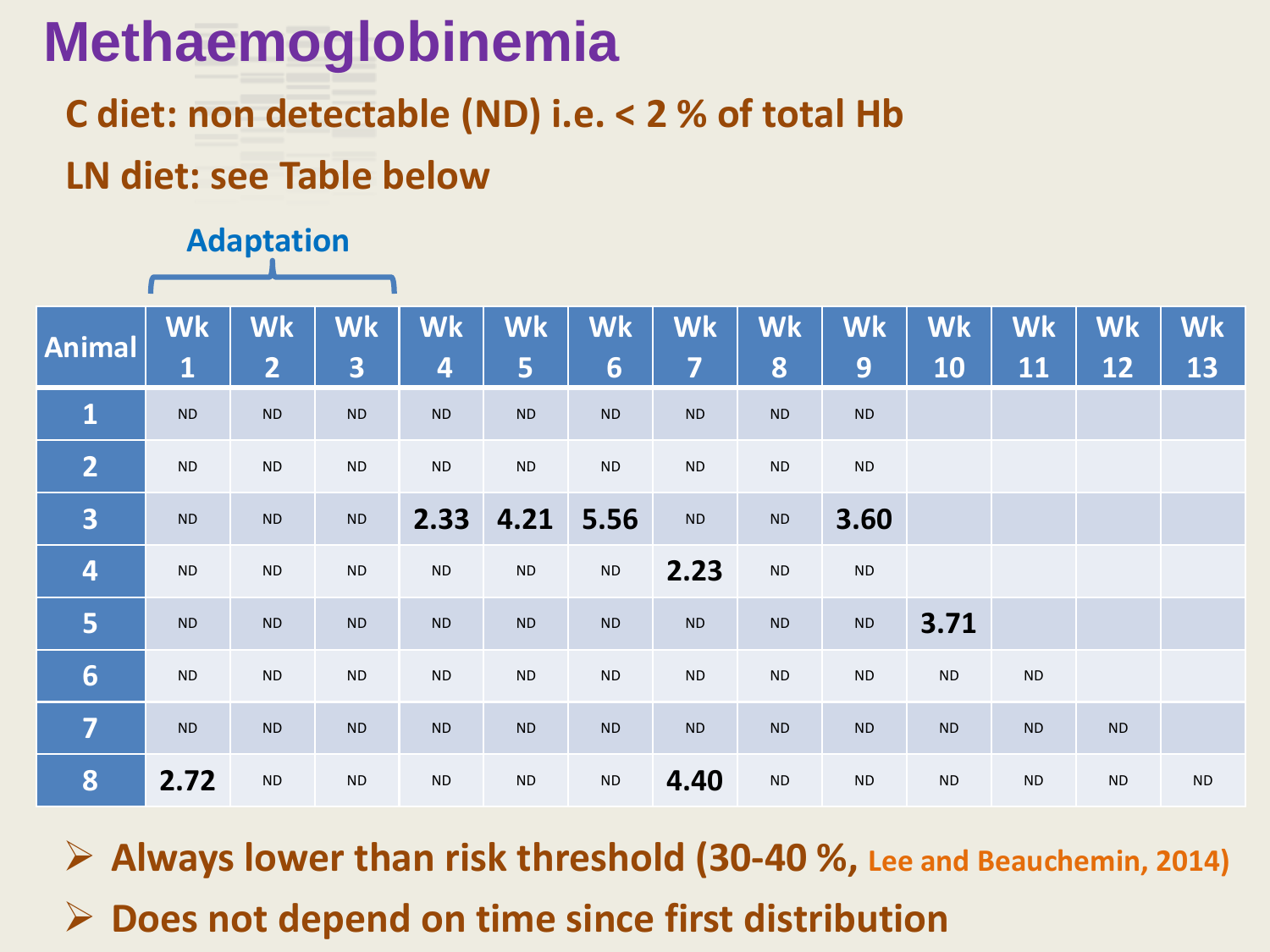## **Residues in offal**

### **Nitrate and nitrite concentration (mg/kg fresh tissue)**

|                |      | LN   | P    |
|----------------|------|------|------|
| <b>Tongue</b>  |      |      |      |
| <b>Nitrate</b> | 3.65 | 5.40 | 0.21 |
| <b>Nitrite</b> | 1.54 | 1.67 | 0.73 |
| Liver          |      |      |      |
| <b>Nitrate</b> | 4.87 | 4.21 | 0.69 |
| <b>Nitrite</b> | 1.42 | 1.58 | 0.65 |

#### **No residues in offal**

 **Already observed in milk and dairy products (Guyader et al., 2016, Animal)**